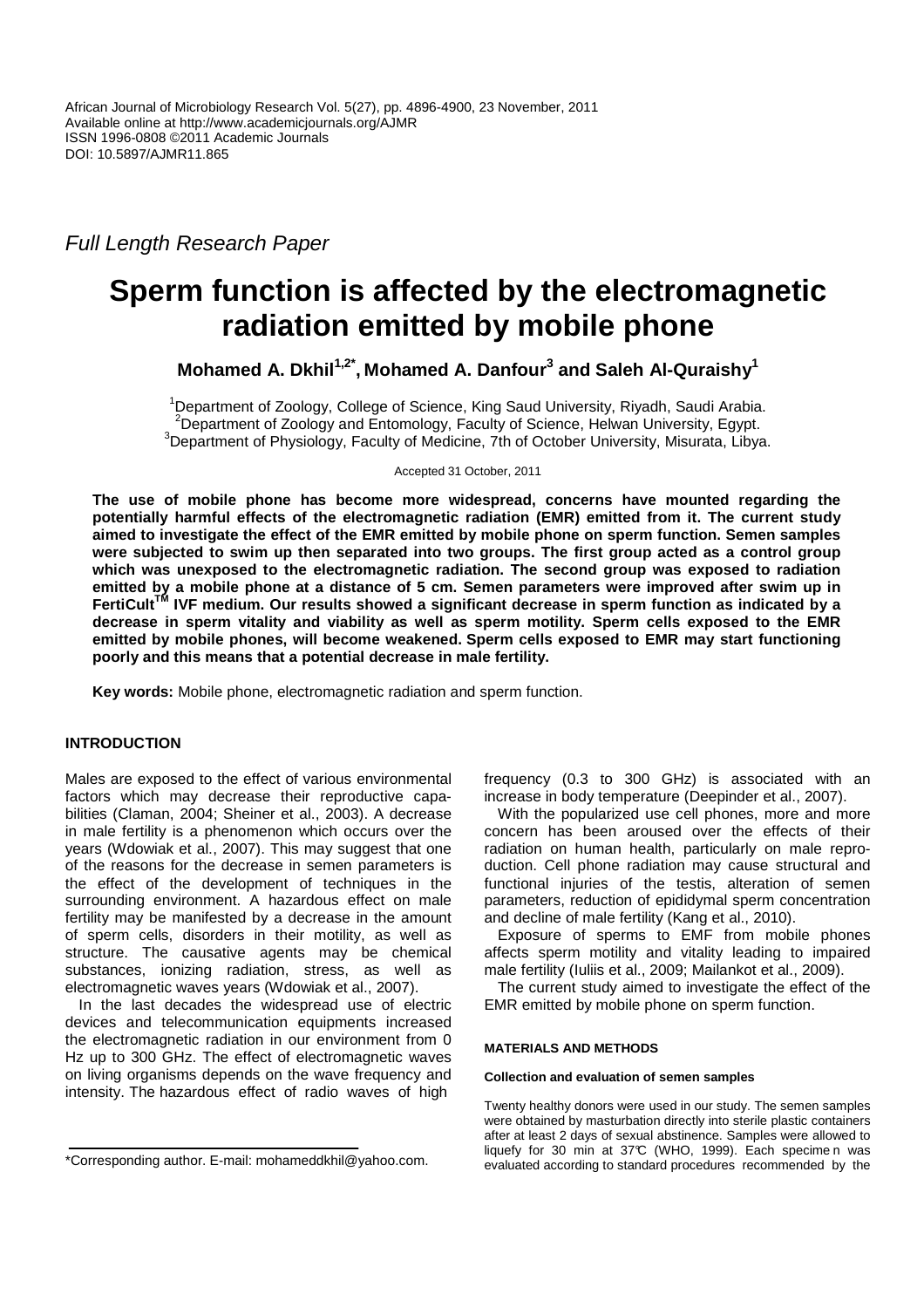**Table 1.** Improvement of sperm parameters after swim up.

| Parameters assessed      | Fresh semen <sup>a</sup> | Swim up using FertiCult™ IVF medium |
|--------------------------|--------------------------|-------------------------------------|
| <b>Count X 106 / ml</b>  | $52.20 \pm 11.02$        | $25.80 \pm 02.80^*$                 |
|                          |                          |                                     |
| Motility (%)             |                          |                                     |
| Progressive              | $69.40 \pm 03.4$         | $84.00 \pm 03.30^*$                 |
| Non progressive          | $15.10 \pm 03.54$        | $11.60 \pm 03.00^*$                 |
| Immotile                 | $14.50 \pm 40.04$        | $05.40 \pm 02.41^*$                 |
| Normal morphology (%)    |                          |                                     |
| Normal                   | $65.40 \pm 04.30$        | $85.20 \pm 03.60^*$                 |
| Head defect              | $16.30 \pm 03.80$        | $10.30 \pm 04.01^*$                 |
| Tail and neck defects    | $18.30 \pm 01.6$         | $04.50 \pm 03.20^*$                 |
| Vitality (Eosin test; %) | $77.50 \pm 01.8$         | $86.40 \pm 04.20^*$                 |
| $HOS$ test $(\%)$        | $71.30 \pm 03.60$        | $87.00 \pm 02.5^*$                  |

Values are means  $\pm$  SD. <sup>a</sup> Normospermic specimens according to WHO standards. \*Significant improvements noted in all parameters assessed in comparison to fresh semen ( $p \le 0.05$ ). n = 20.

World Health Organization (WHO) manual with a phase-contrast microscope (WHO, 1999). Semen parameters assessed included sperm volume, count, motility, morphology, vitality and viability. Donors specimen were included if they had sperm parameters within the normal range defined by the WHO (WHO, 1999). All studies were approved by the Human Investigation Committee of Libyan health organization.

### **Swim – up procedure**

Progressively motile sperms have been separated by swim up technique as mentioned previously (Younglai et al., 2001).<br>FertiCult™ IVF medium-0.4% human serum albumin (FetriCult, Beemen, Belgium) were used in the separation process. After swim up sperm assessed parameters have been evaluated.

### **Exposure of semen samples to electromagnetic waves**

Semen sample was exposed to EMW emitted from a commercially available mobile phone in talk mode (Nokia 73; GSM-Global System for Mobile communications network: 850 MHz frequency: maximum power <1 W; SAR 1.46 W/kg). The distance between the phone semen samples was kept at 5 cm. The duration of exposure was 60 min. Unexposed (control semen samples) were kept under identical conditions but without electromagnetic wave exposure.

## **Evaluation of sperm morphology**

Sperm morphology was assessed by spreading 5 ul of semen along the length of a microscope slide. The resulting thin smear was allowed to air dry for 20 min before staining with Giemsa stain (WHO, 1999). Sperm morphology has been estimated at X1000 magnification under oil emersion and at least 100 spermatozoa were counted on each slide according to Kruger et al. (1987).

## **Sperm function testing**

Viability of spermatozoa was determined by mixing 10 µl of an

aliquot of spermatozoa with one drop of a supravital stain (0.5% eosin Y in aqueous solution of 0.9% NaCl) (WHO, 1999). Counting of Living sperms (unstained) and dead ones (stained) were observed at × 400.

To assess the sperm membrane function, HOS test were carried out as mentioned previously (Jeyendran et al., 1984). Sperm motility was assessed before and after swim up according to the methods described by the WHO (1999). In brief, a motile sperm was defined as a cell having a progressive or non-progressive motion, with non-progressive sperms showing clear flagellar movement but no change in position. Immotile sperms included all nonmoving cells without flagellar motion and sperm heads without a flagellum.

To study the effect of the EMR on sperm motility, Hamilton Thorne computerized sperm analysis system (CASA; Hamilton-Thorne Biosciences, Beverly, Mass.) was used. Sperm kinetic assessment was based on the determination of the percentage of total motile cells, progressively motile cells, average path velocity (VAP-µm/s), straight-line velocity (VSL–µm/s) and curvilinear velocity (VCL–µm/s) of motile cells. Ten microscope fields were evaluated and means calculated for all sperm variables using Animal Motility Software version 12.1.

#### **Statistical analysis**

Statistical analyses were performed using an unpaired Student's ttest. The data were analyzed by using Excel 2000 (Microsoft, USA), and SigmaPlot 2001 (SPSS, USA).

## **RESULTS**

Progressive motile sperms increased significantly (P < 0.5) after swim up. Both non-progressive and immotile sperms were significantly reduced after swim up (Table 1). Light microscopic examinations showed significant improvement ( $P \le 0.5$ ) in sperm morphology in specimen after swim up. Normal spermatozoa were approximately 65.4%, while it reached 85.2% in swim up specimens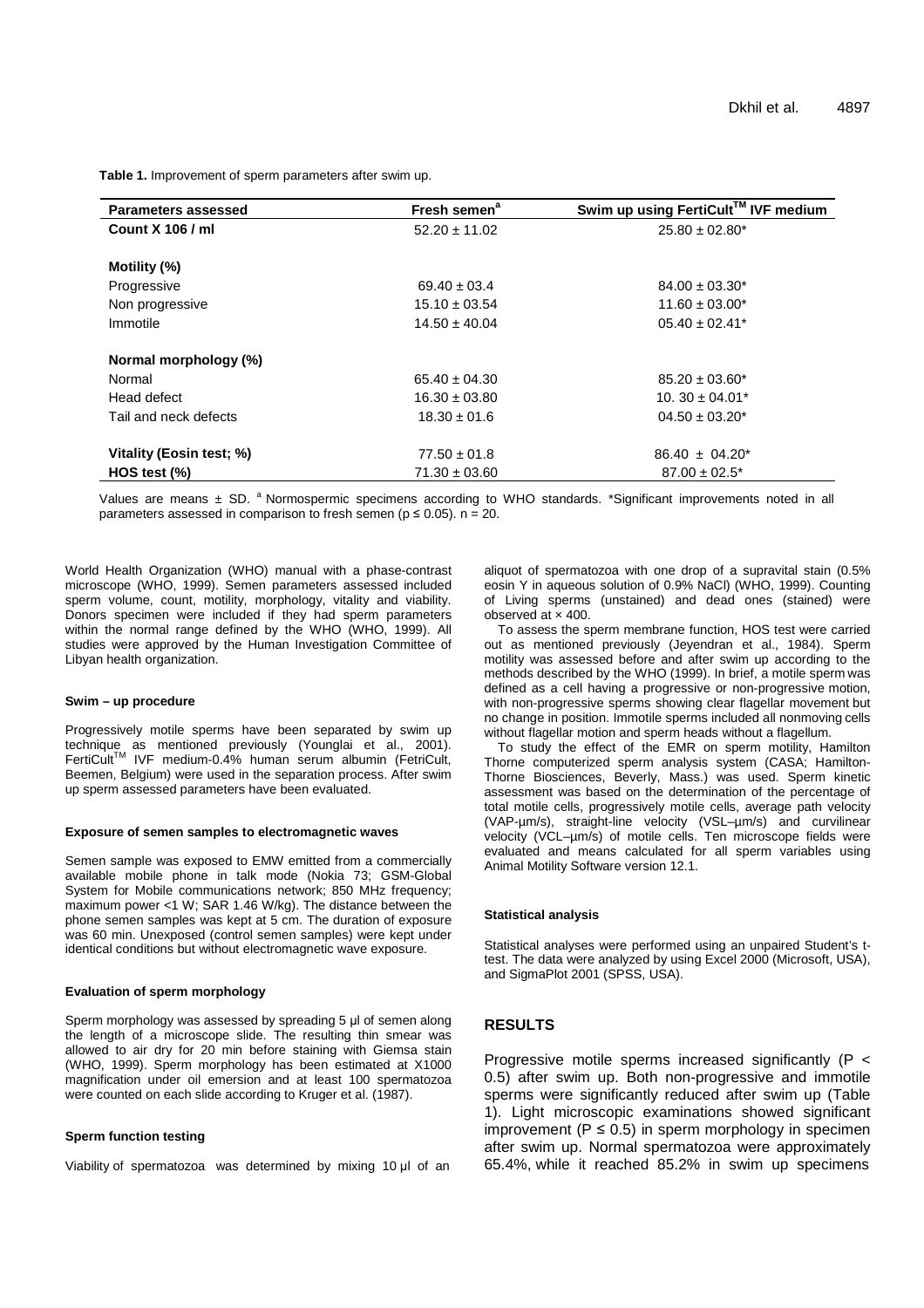**Table 2.** Effect of EMR from cell phone on sperm viability and membrane integrity.

| Parameter                | -ve EMF           | +ve EMF             |
|--------------------------|-------------------|---------------------|
| Vitality (Eosin test; %) | $84.1 \pm 01.3$   | $80.60 \pm 01.40^*$ |
| HOS test (%)             | $85.40 \pm 01.60$ | $88.30 \pm 01.70^*$ |

Values are means  $\pm$  SD. \*Significance at ( $p \le 0.05$ ).



**Figure 1.** EMR emitted by mobile phone decrease motility of human spermatozoa. Values are means  $\pm$  SD. \*Significance at ( $p \le 0.05$ ).

(Table 1). Sperm head defects were reduced after swim up to 10.3  $\pm$  4.1% in comparison to 16.3  $\pm$  3.8% in fresh semen. Tail and neck defects have been reduced in swim up specimen (Table 1). In addition, the viability of sperms and the percentage of sperms with intact membrane were increased to about 86 and 87%) respectively (Table 1).

The EMR from the mobile phone was able to decrease the sperm vitality as well as the membrane integrity by about 20 and 12% respectively, (Table 2). Qualitative analysis determining the difference in motility of the control and EMR-exposed sperms are presented in Figure 2. EMR induced a significant decrease in motility reaching about 4 folds (Figure 1).

EMR effects were observed on average path velocity (VAP), straight-line velocity (VSL), and curvilinear velocity (VCL), which was significantly decreased ( $P < 0.05$ ) in sperms exposed to mobile phone (Figure 2).

## **DISCUSSION**

Exact causes of the decline in semen quality are not yet known, environmental factors have been considered to play an important role. While the focus has been on chemical exposures, mostly pesticides, risk factors of the

physical environment such as man-made electromagnetic fields could contribute to the etiology of the decline in sperm quality.

Compared to the many previous studies on the electromagnetic field (EMF) health effect (Iuliis et al., 2009; Jurewicz et al., 2009; Falzone et al., 2010; Otitoloju et al., 2010), the current study has an important strength which is the usage of swim up technique before exposing the sperms to the emitted radiation from the mobile phone to ensure that intact sperms are only exposed to the electromagnetic radiation.

Male factors, including decreased semen quality, are responsible for 25% of these cases (Ursini et al., 1999; Sharlip et al., 2002; Moslemi and Tayanbakhsh 2011). Swim up could improve sperm quality resulting in high fertilization and pregnancy rates (Ozguner et al., 2009).

The importance of sperm morphology and motility in the assessment of male fertility is evident in a large number of studies (Zavos and Centola, 1991; Hammadeh et al., 2001; Aitken et al., 1995). Our results demonstrated that semen sample subjected to swim up separate spermatozoa that have improved morphology compared to that in fresh semen.

A magnetic field exposure level was associated with reduced sperm quality for every parameter measuring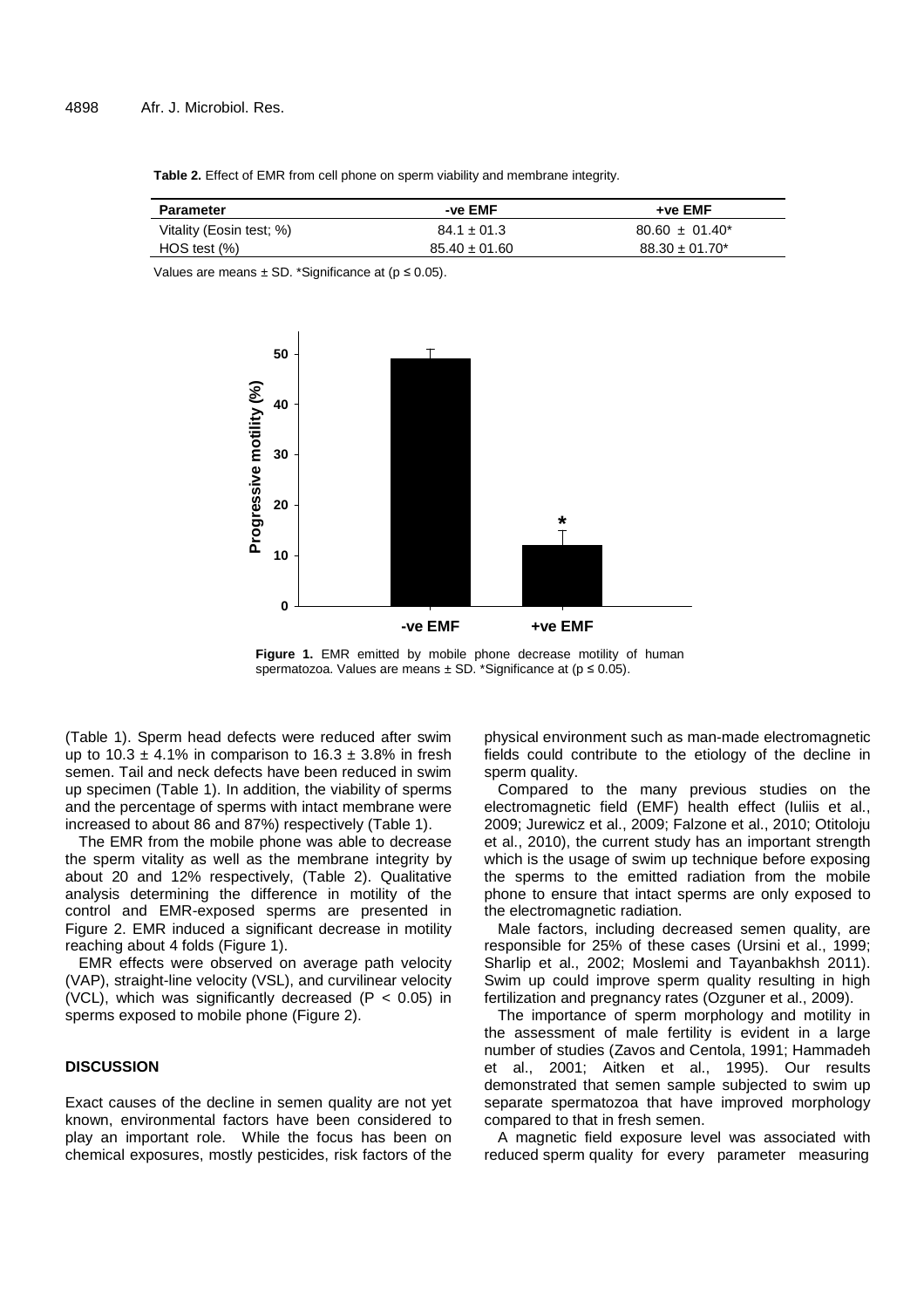

**Figure 2.** Changes in sperm velocity due to exposure of sperms to EMR emitted by mobile phone. Values are means  $\pm$  SD. \*Significance at ( $p \le 0.05$ ). VAP, average path velocity; VSL, straight-line velocity; VCL, curvilinear velocity.

semen quality with a statistically significant correlation with sperm vitality and motility. Such a direct link between magnetic field exposure level and poor sperm quality has not been reported. However, cell phone use has been reported to be associated with poor sperm quality (Fejes et al., 2005; Erogul et al., 2006; Agarwal et al., 2008).

Collectively, sperm cells exposed to the electromagnetic radiations emitted by mobile phones, will become weakened. Sperm cells will start to function poorly and that means that a potential decrease in male fertility (Aitken, 2006).

## **ACKNOWLEDGEMENT**

The authors extend appreciation to the Deanship of Scientific Research at King Saud University for funding the work through the research group project No. RGP-VPP-002.

### **REFERENCES**

- Agarwal A, Deepinder F, Sharma RK, Ranga G, Li J (2008). Effect of cell phone usage on semen analysis in men attending infertility clinic: an observational study. Fertil. Steril., 89: 124–128.
- Aitken RJ (2006). Sperm function tests and fertility. Int. J. Androl., 29: 69-75.
- Aitken RJ, Backer HWG, Irvine DS (1995). On the nature of semen quality and infertility. Hum. Reprod., 10: 248–249.
- Claman P (2004). Men at risk: occupation and male infertility. Fertil. Steril., 81: 19-26.
- De Iuliis GN, Newey RJ, King BV, Aitken RJ (2009). Mobile phone radiation induces reactive oxygen species production and DNA damage in human spermatozoa in vitro. PLoS One, 4: e6446.
- Deepinder F, Makker K, Agarwal A (2007). Cell phones and male

infertility: dissecting the relationship. Reprod. Biomed. Online15: 266- 270.

- Erogul O, Oztas E, Yildirim I, Kir T, Aydur E, Komesli G, Irkilata HC, Irmak MK, Peker AF (2006). Effects of electromagnetic radiation from a cellular phone on human sperm motility: an in vitro study. Arch. Med. Res., 37: 840–843.
- Falzone N, Huyser C, Franken DR, Leszczynski D (2010). Mobile phone radiation does not induce pro-apoptosis effects in human spermatozoa. Radiat Res., 174: 169-176.
- Fejes I, Zavaczki Z, Szollosi J, Koloszar S, Daru J, Kovacs L, Pal A (2005). Is there a relationship between cell phone use and semen quality? Arch. Androl., 51:385–393.
- Hammadeh ME, Greiner S, Rosenbaumr P, Schmidt W (2001). Comparison between human sperm preservation medium and TESTyolk buffer on protecting chromatin and morphology integrity of human spermatozoa in fertile and subfertile men after freeze–thawing procedure. J. Androl., 22: 1112–1118.
- Jeyendran RS, Van der Ven HH, Perez-Pelaez M, Perez-Pelaez M, Crabo BG, Zaneveld LJ (1984). Development of an assay to assess functional integrity of the human sperm membrane and its relationship to other sperm characteristics. J. Reprod. Fertil., 70: 219–228.
- Jurewicz J, Hanke W, Radwan M, Bonde JP (2009). Environmental factors and semen quality. Int. J. Occup. Med. Environ. Health 22: 305-329.
- Kang N, Shang XJ, Huang YF (2010). Impact of cell phone radiation on male reproduction. Zhonghua Nan Ke Xue.16: 1027-1030.
- Kruger TF, Ackerman SP, Semmons KF, Swanson RJ, Brugo SS, Acosta AA (1987). A quick reliable staining technique for sperm morphology. Arch. Androl., 18: 275–277.
- Mailankot M, Kunnath AP, Jayalekshmi H, Koduru B, Valsalan R (2009). Radio frequency electromagnetic radiation (RF-EMR) from GSM (0.9/1.8GHz)mobile phones induces oxidative stress and reduces sperm motility in rats Clinics (Sao Paulo) 64: 561-565.<br>Moslemi MK. Tavanbakhsh S (2011). Selenium-vitamin
- Tavanbakhsh S (2011). Selenium-vitamin E supplementation in infertile men: effects on semen parameters and pregnancy rate. Int. J. Gen. Med., 23: 99-104.
- Otitoloju AA, Obe IA, Adewale OA, Otubanjo OA, Osunkalu VO (2010). Preliminary study on the induction of sperm head abnormalities in mice, Mus musculus, exposed to radiofrequency radiations from global system for mobile communication base stations. Bull Environ.